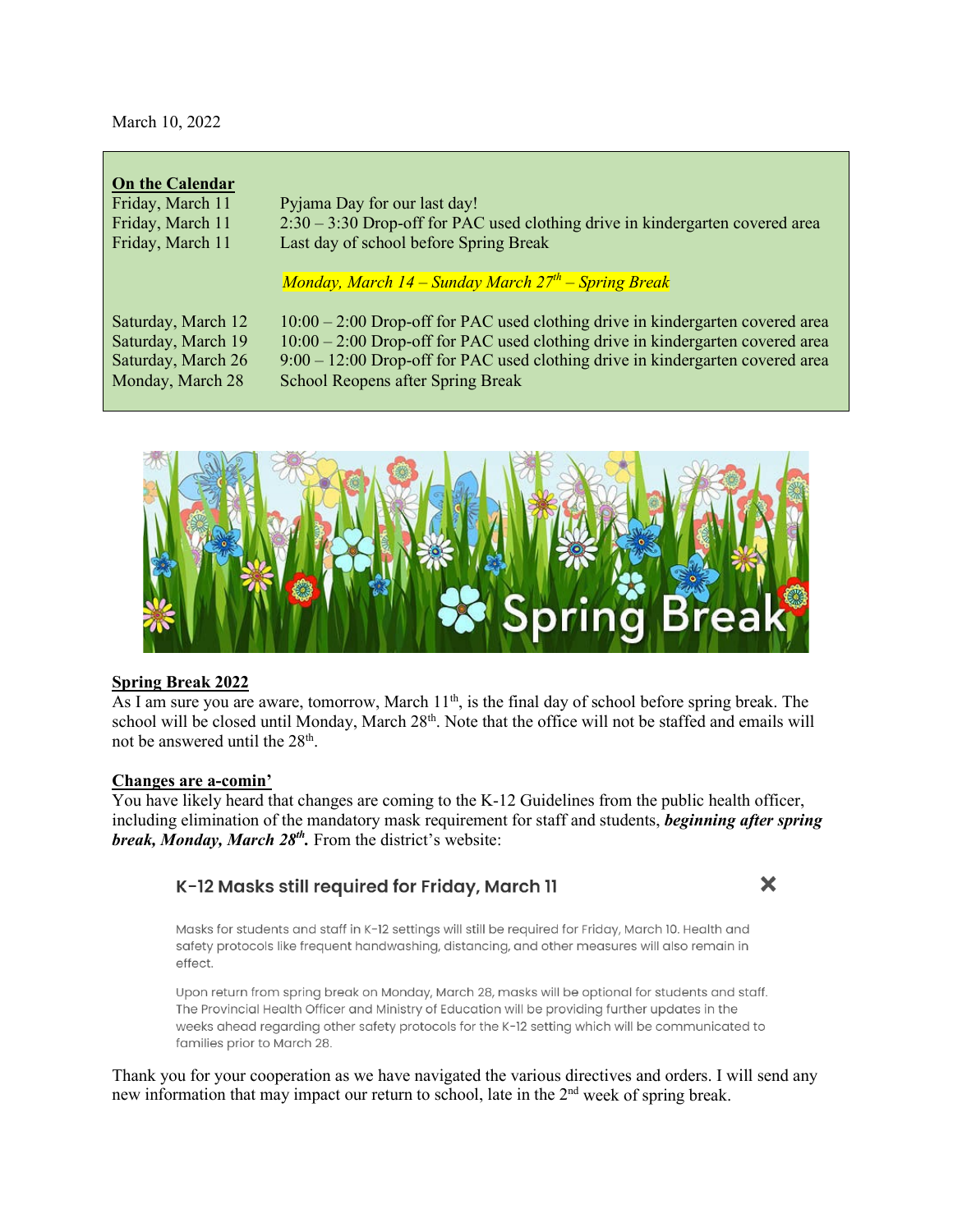### **Are Your Children's Immunizations Up to Date?**

We have all been talking a great deal about COVID-19 immunizations, but they're not the only ones! Please see the attached letter from Fraser Health, with information about keeping up to date on childhood immunizations.





## **Report Cards Distributed Today**

In case you haven't done a *deep dive* into the backpack today (I can imagine that's not something we want to do every day!), and in case your young'un didn't come sprinting through the door bellowing, "I got my report card today!"….well…they did! Term 2 reports were sent home today with your student. Please sign the accompanying card confirming receipt and send it back with your student as soon as possible.

A little spoiler alert…this is the last *paper* report card you will receive. Beginning with the term 3 report card, we will be moving to a secure, online viewing of report cards. Much more to come about that…*after* spring break!

## **Student Learning Survey Now Open**

The Provincial Student Learning Survey gathers information from parents/guardians/caregivers, teachers, and students on topics related to school environment, safety, and achievement. The information is used for planning in individual schools and provides a district and provincial perspective.

The Student Learning Survey will be administered to students in grade 4, parents/guardians/caregivers, and all school staff. We encourage parents/guardians/caregivers to participate in this survey, as the results are important in identifying and celebrating current strengths, as well as determining where the school needs to focus improvement. The surveys contain standard questions for the province.

The survey can be completed electronically and can be accessed on the Internet at [http://www.bced.gov.bc.ca/sat\\_survey.](http://www.bced.gov.bc.ca/sat_survey) Any computer with an Internet connection can be used, and access to the e-survey is simple and secure. The survey can be accessed through the link with or without an anonymous logon code by selecting the school district and school name where your child attends school. Provincial, District and School Reports for previous years can be viewed at the same site under the *Results* section.

The e-survey site will be open until April  $29<sup>th</sup>$ . Thank you for your participation.

## **From the PAC**

1. Clothing drive drop off All wearable baby to adult clothing, household linens, belts and purses and paired shoes Drop off at the kindergarten playground March 11 2:30-3:30 March 12 10-2pm March 19 10-2pm March 26 9-12 Truck coming for pick up at 12:30 Please put donations in clear plastic bags